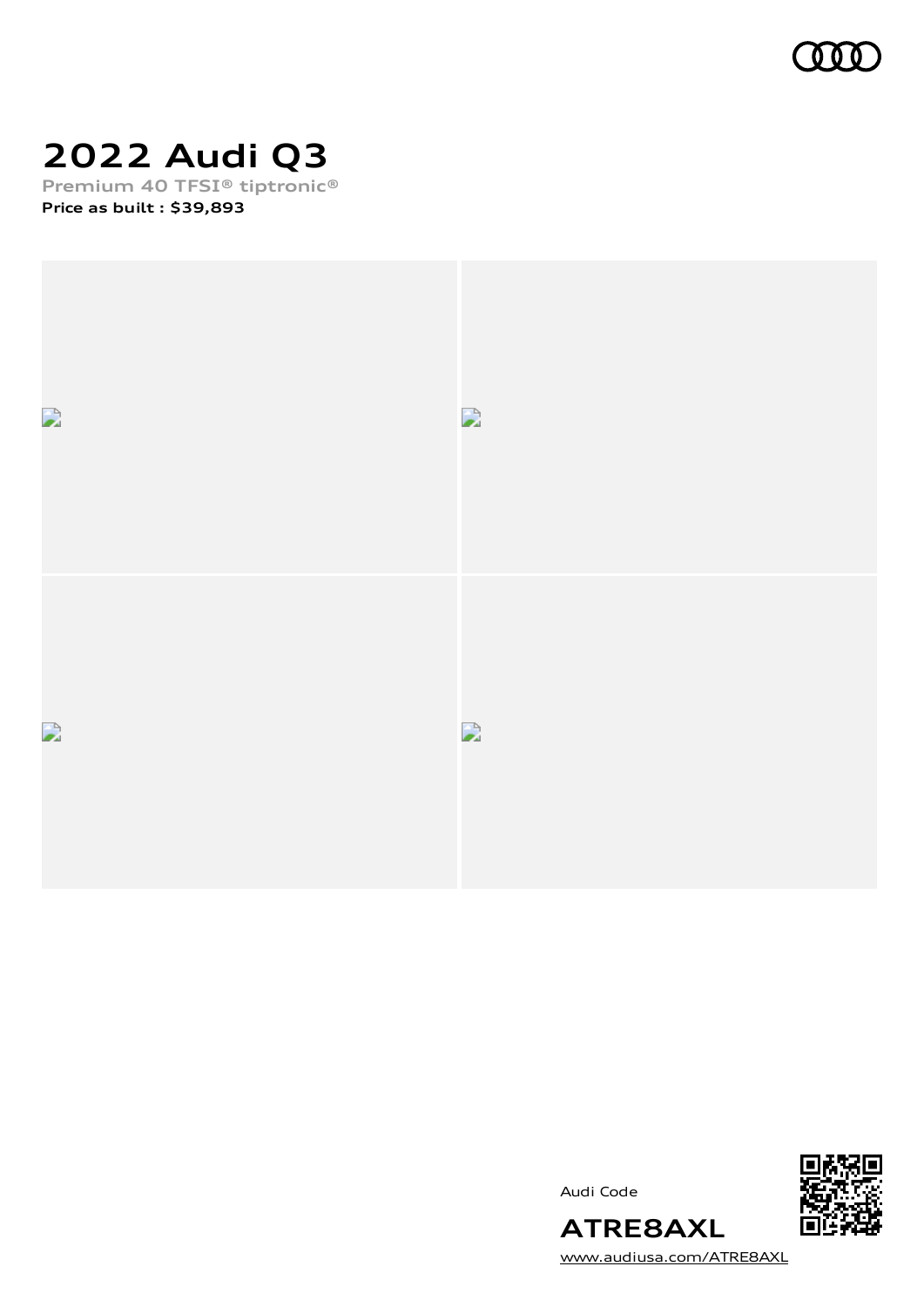### **Summary**

**Audi 2022 Audi Q3** Premium 40 TFSI® tiptronic®

**Price as buil[t](#page-10-0)** \$39,893

#### **Exterior colour**

Mythos Black metallic

#### D

#### **Further Information**

Type of vehicle Used car Mileage 9,926 miles No

**Warranty**

#### **Interior colour**

| Seats     | Black |
|-----------|-------|
| Dashboard | Black |
| Carpet    | Black |
| Headliner | Black |

#### **Technical Specifications**

Engine type 2.0-liter four-cylinder Displacement/Bore and 1,984/82.5 x 92.8 cc/mm stroke Max. output 184 HP Torque 221 lb-ft@rpm Top track speed [1](#page-10-0)30 mph $<sup>1</sup>$ </sup> Acceleration (0 - 60 mph) 8.6 seconds Recommended fuel Regular

#### **Audi Code** ATRE8AXL

**Your configuration on www.audiusa.com** [www.audiusa.com/ATRE8AXL](https://www.audiusa.com/ATRE8AXL)

**Commission number** 632c435b0a0e09a92577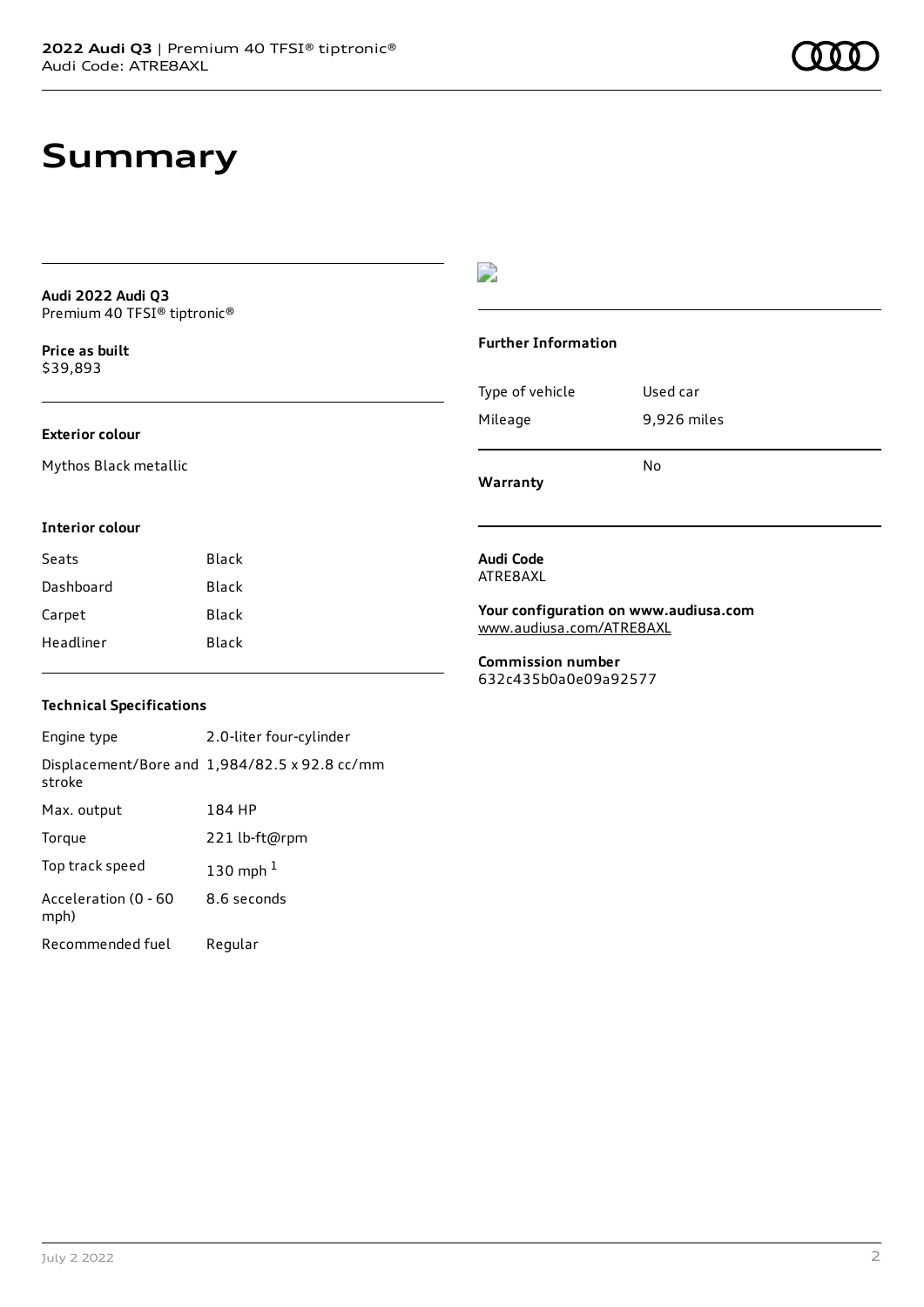**Equipment**

Mythos Black metallic

Garage door opener (Homelink®)

Audi advanced key - keyless start, stop and entry

Power-folding, auto-dimming, electrically-adjustable, heated exterior mirrors with memory

Convenience package

Auto-dimming frame-less interior rear view mirror with digital compass

LED interior lighting package

SiriusXM® with 90-day All Access trial subscription



1<sup>1</sup> HomeLink.

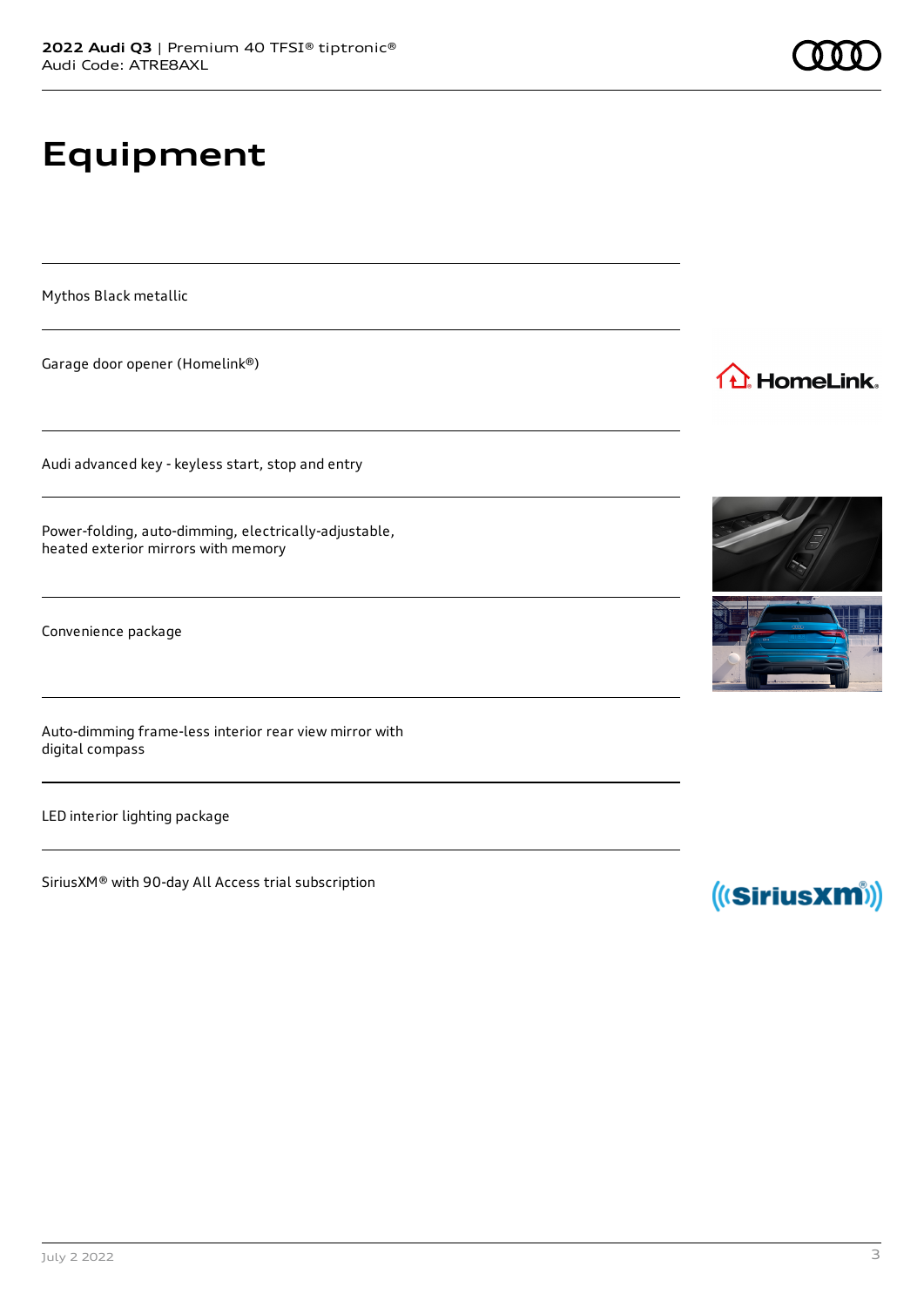| 4UB   | Driver and front-passenger advanced airbags                     |
|-------|-----------------------------------------------------------------|
| 1AS   | Electronic stability program (ESP) with<br>offroad mode         |
| UH1   | Electromechanical parking brake                                 |
| 8T2   | Cruise control system                                           |
| 6Y2   | Top speed electronically limited to 130 mph                     |
| 4H5   | Electronic rear child door locks                                |
| 1 N 7 | Progressive steering                                            |
| 7K6   | Tire-pressure monitoring system                                 |
| 4X3   | Advanced Airbag Protection System                               |
| 8N6   | Light/rain sensor                                               |
| 3B7   | Lower Anchors and Tethers for Children<br>(LATCH) in rear seats |
|       |                                                                 |

| QE1 | Storage package             |
|-----|-----------------------------|
| Q11 | Alu-optic interior elements |
| 3FU | Power panoramic sunroof     |
| 7M0 | Door sills                  |

**Interior**

6NQ Black cloth headliner

| KH <sub>5</sub> | Three-zone automatic climate control<br>system |
|-----------------|------------------------------------------------|
| 1XW             | Three-spoke, multifunction steering wheel      |
| 7HC             | Leatherette armrests                           |
| 6E3             | Front center armrest                           |
| 4E7             | Power tailgate                                 |
| 5KR             | Split-folding 40/20/40 rear seatbacks          |
| N1M             | Leather seat surfaces                          |
| 4A3             | <b>Heated front seats</b>                      |
| 5TE             | Aluminum Spectrum inlays                       |

#### **Exterior**

| 1D8 | Provision for towing bracket             |
|-----|------------------------------------------|
| 1S1 | Vehicle tool kit and vehicle jack        |
| 3S1 | Aluminum roof rails                      |
| 511 | Tailgate roof spoiler                    |
| 8EX | LED headlights                           |
| 8TB | Rear fog lights                          |
| H87 | 235/55 R18 all-season tires              |
| 8VM | LED taillights with dynamic turn signals |
| 47B | Aluminum exterior window surrounds       |
| C3T | 18" 5-arm design, silver wheels          |
|     |                                          |

#### **Infotainment and Driver Assistance**

| UG5  | Hill descent control                                                                                               |
|------|--------------------------------------------------------------------------------------------------------------------|
| 6K2. | Audi pre sense® front                                                                                              |
| 2H6  | Audi drive select                                                                                                  |
| 7X2  | Parking system plus (front and rear acoustic<br>sensors)                                                           |
| 7W1  | Audi pre sense® basic                                                                                              |
| UI2  | Audi smartphone interface including wireless<br>Apple CarPlay® and Google™ Android Auto™<br>for compatible devices |
| KA2  | Rear view camera                                                                                                   |
| 8G1  | High beam assist                                                                                                   |
|      |                                                                                                                    |

### **(1/2)**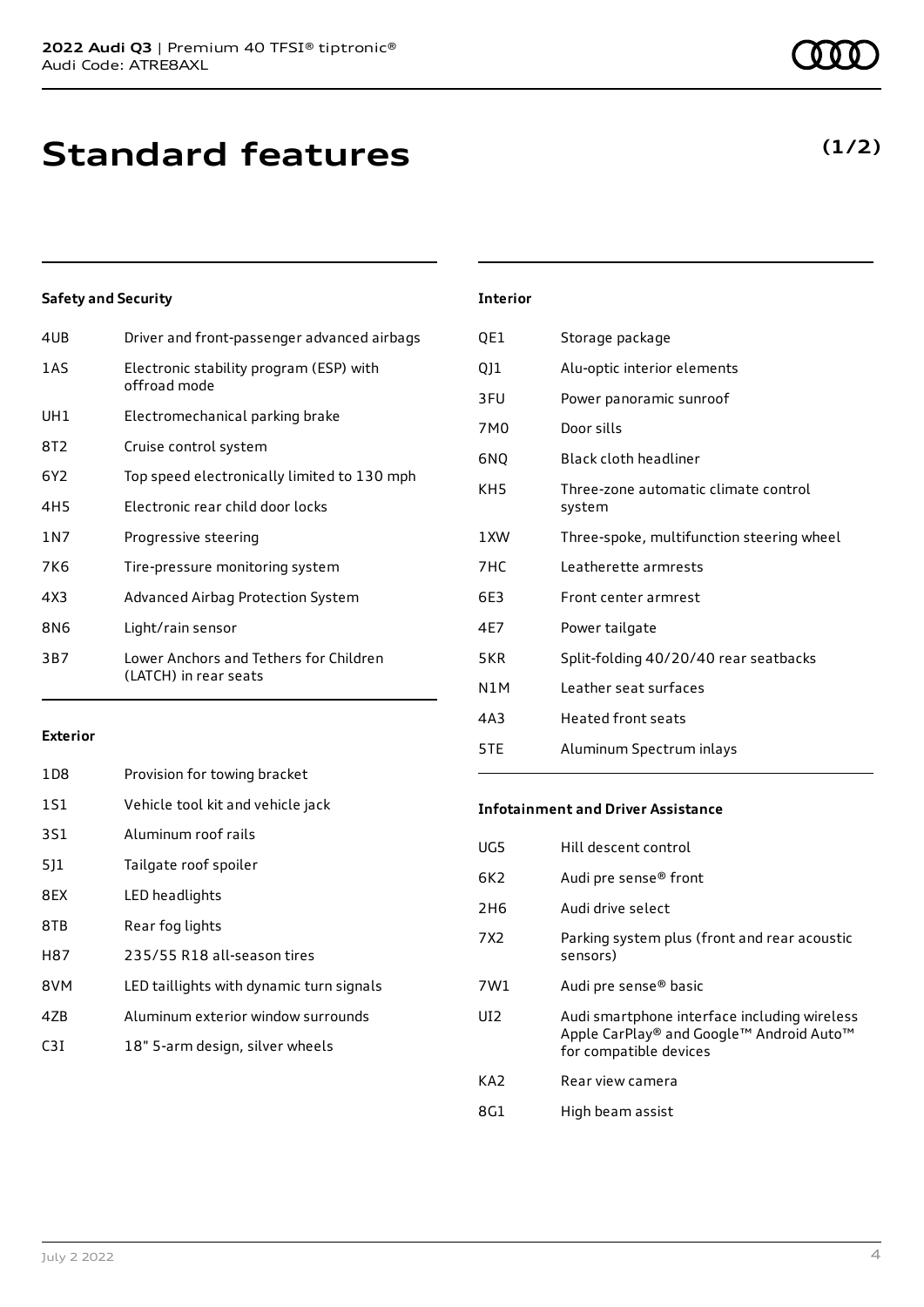# **Standard features**

#### **Infotainment and Driver Assistance**

| 9VD | Audi sound system                                             |
|-----|---------------------------------------------------------------|
| 9S0 | 10.25" Digital instrument cluster                             |
| I8W | MMI® touch with 8.8" display                                  |
| QH1 | Voice dialogue system                                         |
| 7Y1 | Audi side assist with rear cross traffic assist               |
| 613 | Lane departure warning                                        |
| 9ZX | BLUETOOTH wireless technology preparation<br>for mobile phone |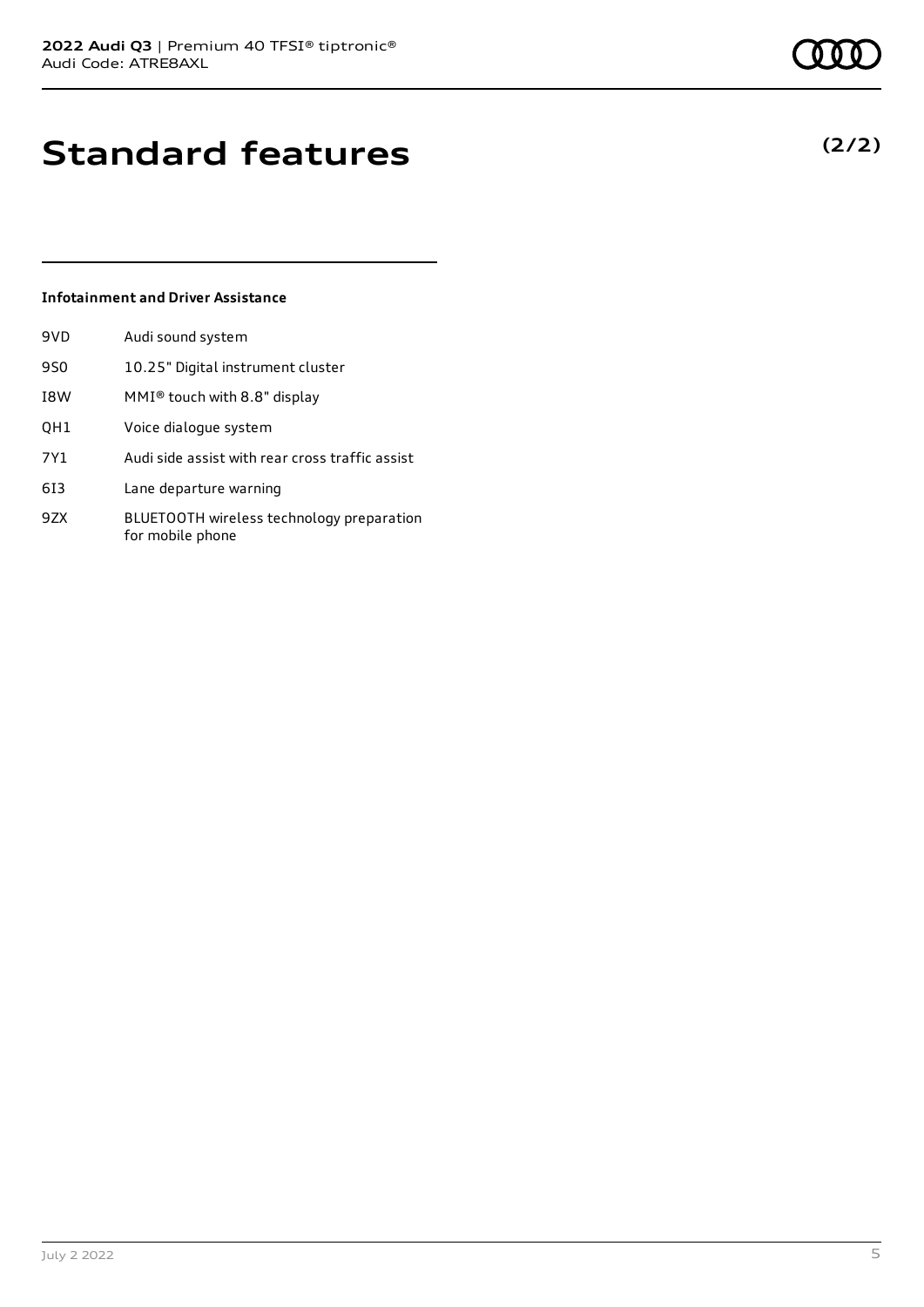## **Dealer remarks**

#### 23/30 City/Highway MPG

Certified, Audi Certified 300 point inspection done with all services completed to Audi specifications, Alarm w/Motion Sensor, Audi Advanced Key, Audi smartphone interface (Apple CarPlay/Android Auto), Convenience Package, Driver Memory, Emergency communication system: Audi connect CARE, Exterior Parking Camera Rear, Frameless Auto-Dimming Interior Mirror w/Compass, Heated Front Bucket Seats, Heated Power-Folding Exterior Mirrors, HomeLink Garage Door Opener, Power Liftgate, Power moonroof: Panoramic, SiriusXM All Access Service, Wheels: 18" 5-Arm Design.

Certified. CARFAX One-Owner. Clean CARFAX.

Welcome to Audi Van Nuys in an effort to save you TIME and MONEY, we have posted a VERY COMPETITIVE PRICE on the internet. Hurry!! This pricing philosophy leads to our cars selling VERY QUICKLY please call us (818) 528- 5931.

#### Audi Certified pre-owned Details:

\* Limited Warranty: 12 Month/Unlimited Mile beginning after new car warranty expires or from certified purchase date

- \* Transferable Warranty
- \* Vehicle History
- \* Warranty Deductible: \$0

\* Includes 24/7 Roadside Assistance emergency towing, collision, jump start, flat tire change, emergency fuel service, lock-out service, extrication service, Audi assist, CARFAX Vehicle History Report and SiriusXM satellite radio complimentary 90 day subscription. If Audi New Vehicle Limited Warranty (NVLW) coverage remains at time of CPO purchase, CPO Limited Warranty Coverage commences upon expiration of NVLW and continues until 5 years from vehicle's original in-service date with no mileage limitation. If NVLW coverage has expired at time of CPO purchase, CPO Limited Warranty coverage commences at time of purchase and continues for 12 months with no mileage limitation. Limited warranty is transferable between private parties.

- \* 300+ Point Inspection
- \* Roadside Assistance

With more than 350 CARS to choose from, AUDI VAN NUYS has the car that fits your life style. Prices do not include tax, title, license, or doc fee of \$85.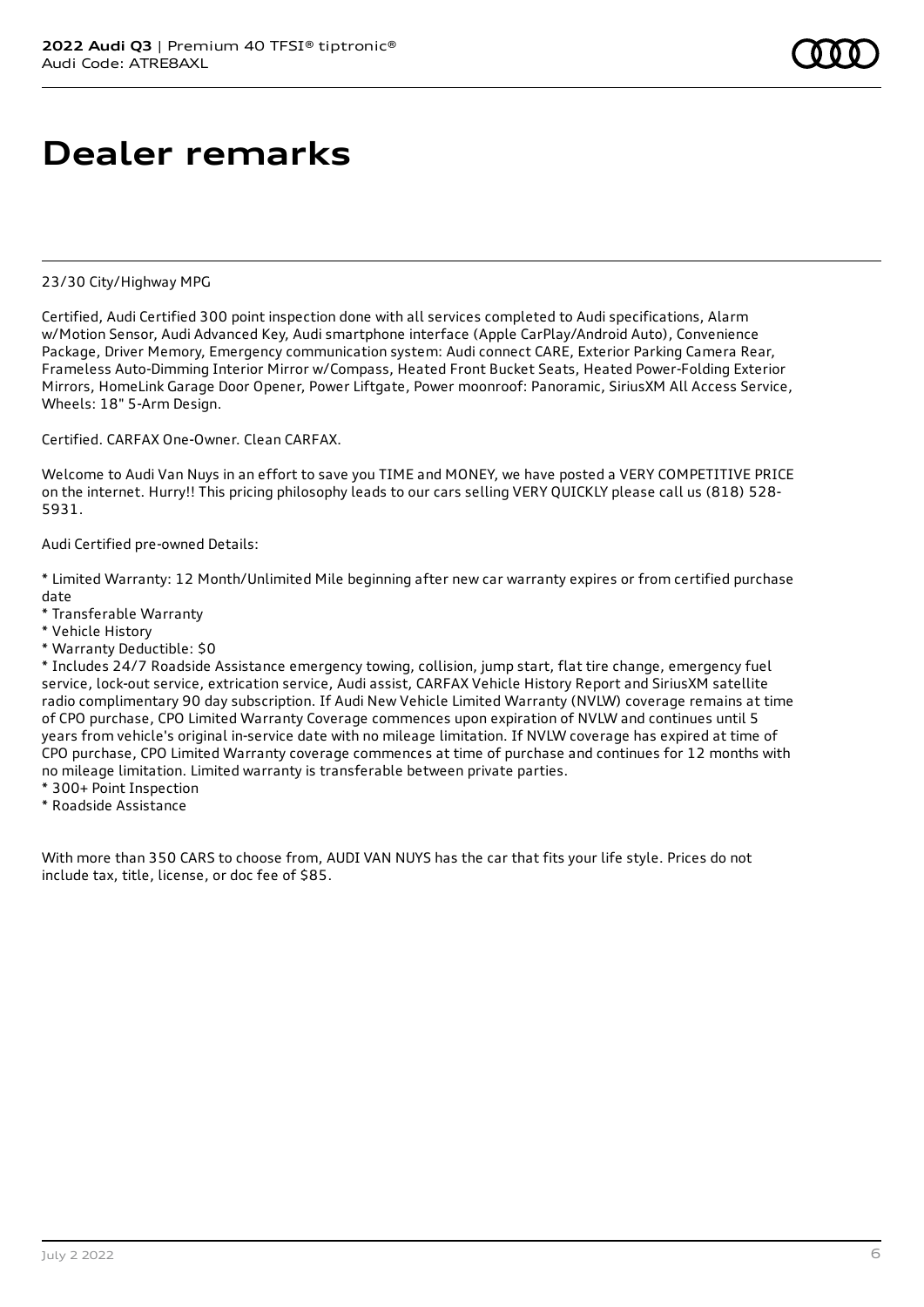# **Technical Specifications**

**(1/2)**

#### **engine**

| Engine type                                 | 2.0-liter four-cylinder                              | Material             | Multi-material body construction                             |
|---------------------------------------------|------------------------------------------------------|----------------------|--------------------------------------------------------------|
| Power Level                                 | 40                                                   |                      | (steel and aluminum)                                         |
| Max. output                                 | 184 HP                                               | Corrosion protection | Multistep anti-corrosion protection                          |
| Displacement                                | 2.0 l                                                |                      |                                                              |
| Torque                                      | 221 lb-ft@rpm                                        | <b>Driveline</b>     |                                                              |
| Valvetrain                                  | 16-valve DOHC                                        | Drivetrain type      | quattro <sup>®</sup> all-wheel drive                         |
| Acceleration (0 - 60<br>mph)                | 8.6 seconds                                          | Transmission         | Eight-speed Tiptronic <sup>®</sup> automatic<br>transmission |
| Engine block                                | Cast-iron                                            |                      |                                                              |
| Induction/fuel injection Turbocharged/TFSI® |                                                      | <b>Brake system</b>  |                                                              |
| Cylinder head                               | Aluminum-alloy                                       |                      |                                                              |
|                                             | Displacement/Bore and $1,984/82.5 \times 92.8$ cc/mm | Front brakes         | $13.4$ in                                                    |
| stroke                                      |                                                      | Rear brakes          | $11.8$ in                                                    |
| Top track speed <sup>1</sup>                | $130$ mph                                            | Parking brake        | Electromechanical                                            |

**body**

#### **steering**

Steering type Electromechanical power steering system Turning diameter, curb-38.4 ft to-curb

#### **suspension**

| Front axle | Five-link independent |
|------------|-----------------------|
| Rear axle  | Five-link independent |

#### **Exterior Measurements**

| Height                           | 62.9 in  |
|----------------------------------|----------|
| Overall width without<br>mirrors | 72.8 in  |
| Length                           | 176.6 in |
| Wheelbase                        | 105.5 in |
| Drag coefficient                 | 0.36 Cw  |
| Overall width with<br>mirrors    | 79.7 in  |
| Track rear                       | 61.9 in  |
| Track front                      | 62.2 in  |
| Curb weight                      | 3,902 lb |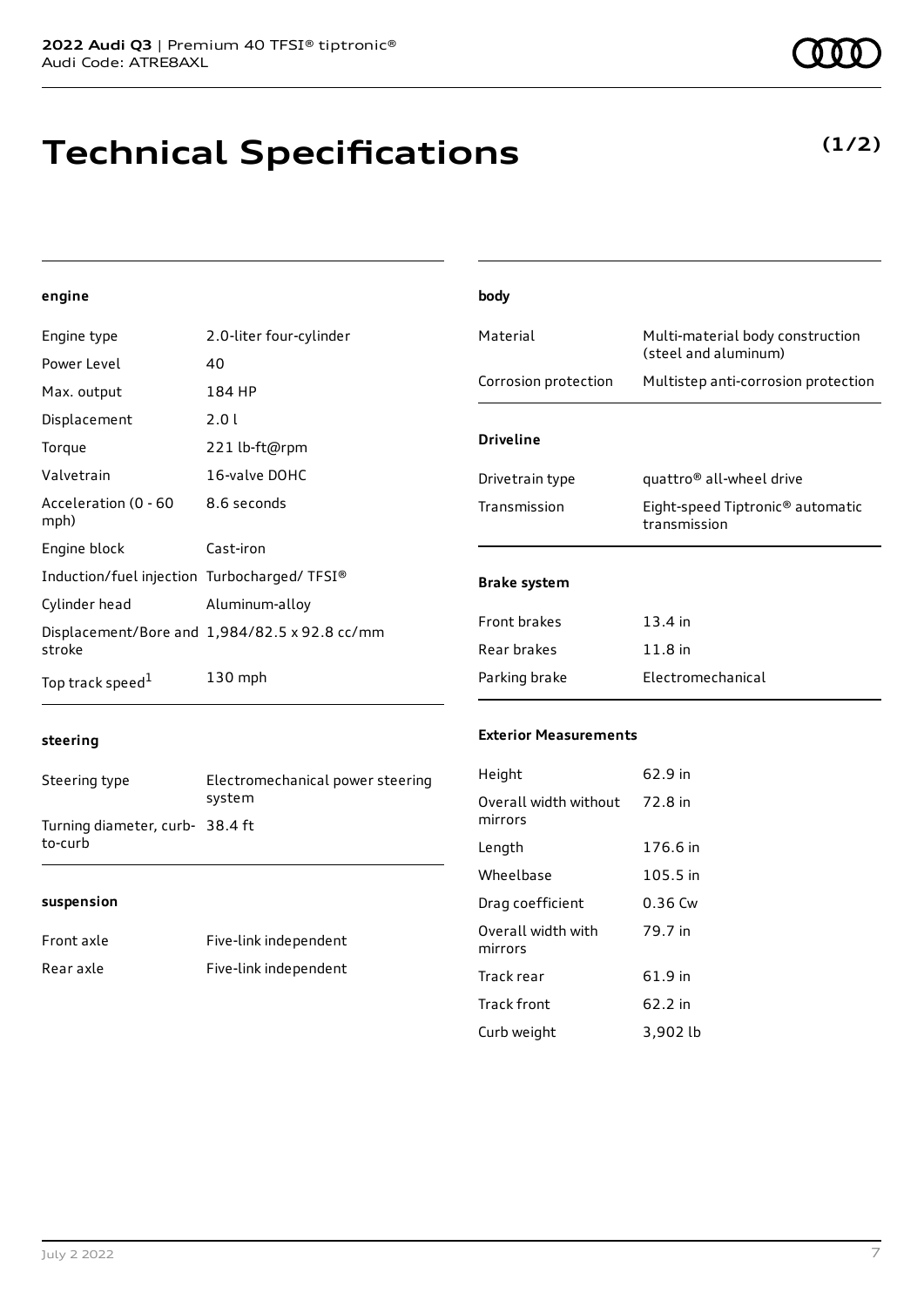## **Technical Specifications**

#### **Interior measurements**

| Seating capacity                          | 5                      |
|-------------------------------------------|------------------------|
| Head room with middle 37.6 in<br>sunroof  |                        |
| Head room with front<br>sunroof           | 39.6 in                |
| Shoulder room, front                      | 56.7 in                |
| Leg room, middle                          | 36.1 in                |
| Shoulder room, middle                     | 55.1 in                |
| Leg room, front                           | 40.0 in                |
| Cargo volume, rear<br>seatbacks up/folded | 23.7/48.0 cu ft, cu ft |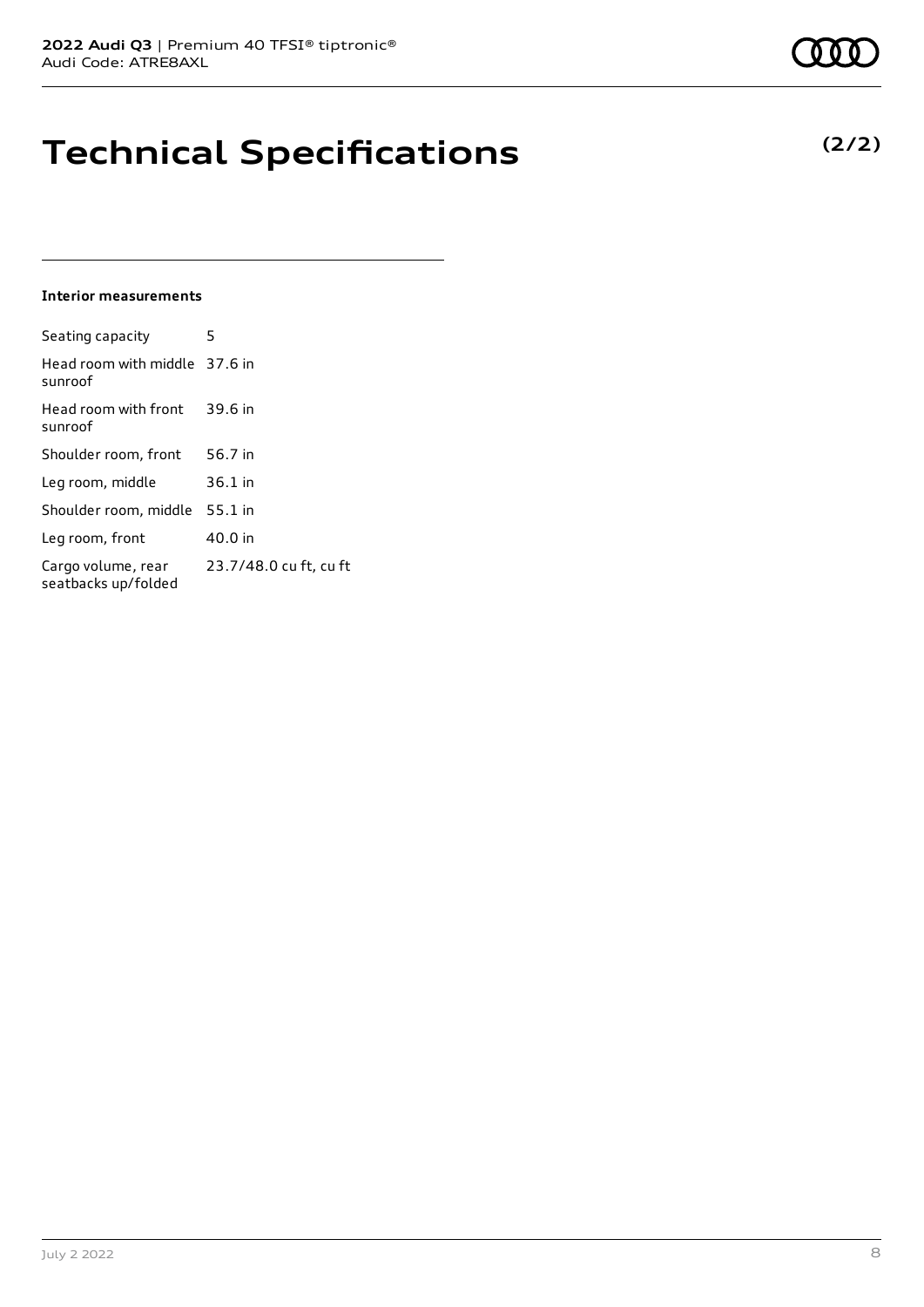### **Consumption- and emission**

#### **Consumption by NEDC**

| urban       | $23$ mpg |
|-------------|----------|
| extra-urban | 30 mpg   |
| combined    | $26$ mpg |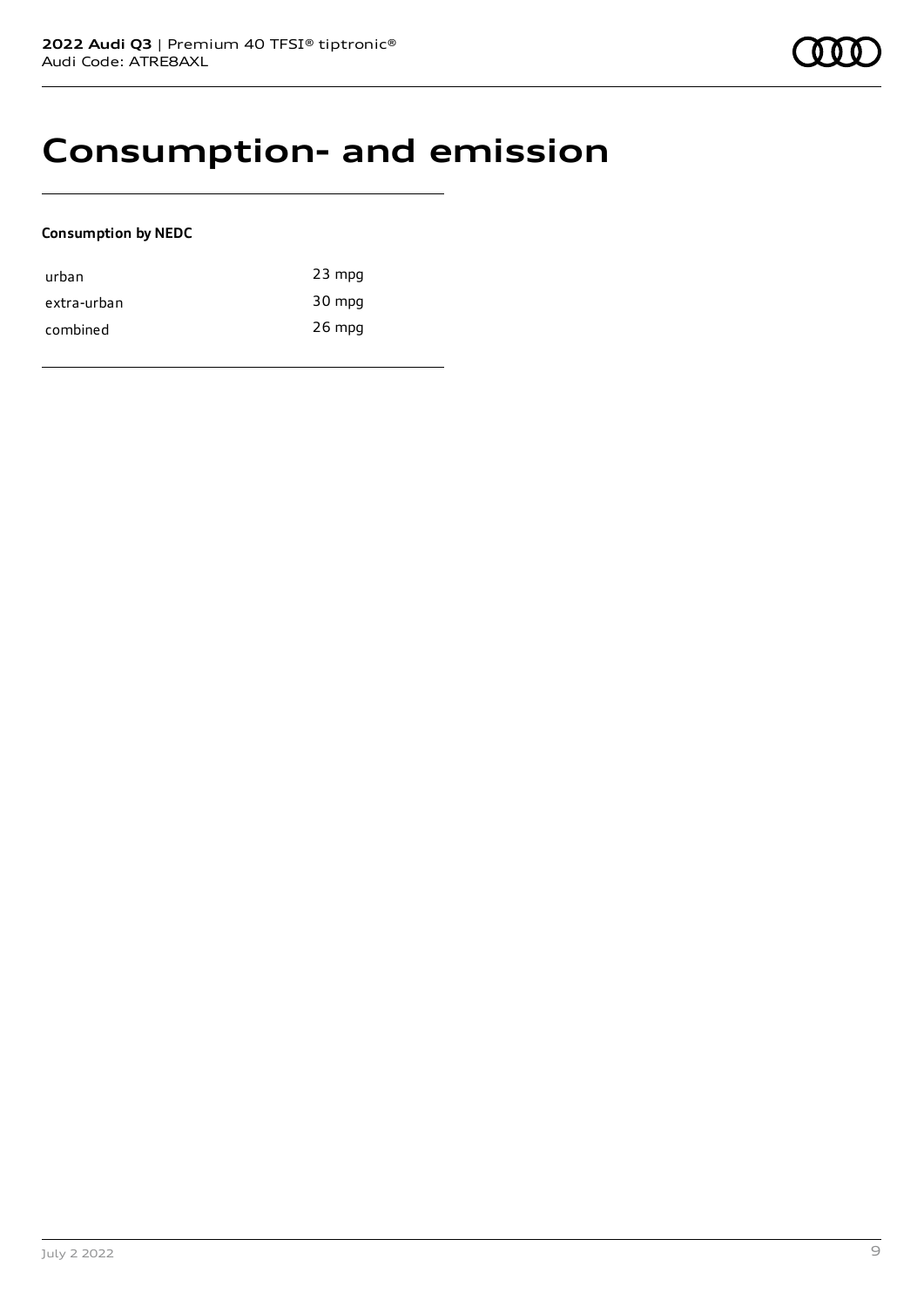

### **Contact**

Dealer **Audi Van Nuys**

5239 Van Nuys Blvd 91401 Sherman Oaks CA

Phone: 8189220500 FAX: 8189945680

www: [https://www.audivannuys.com](https://www.audivannuys.com/)